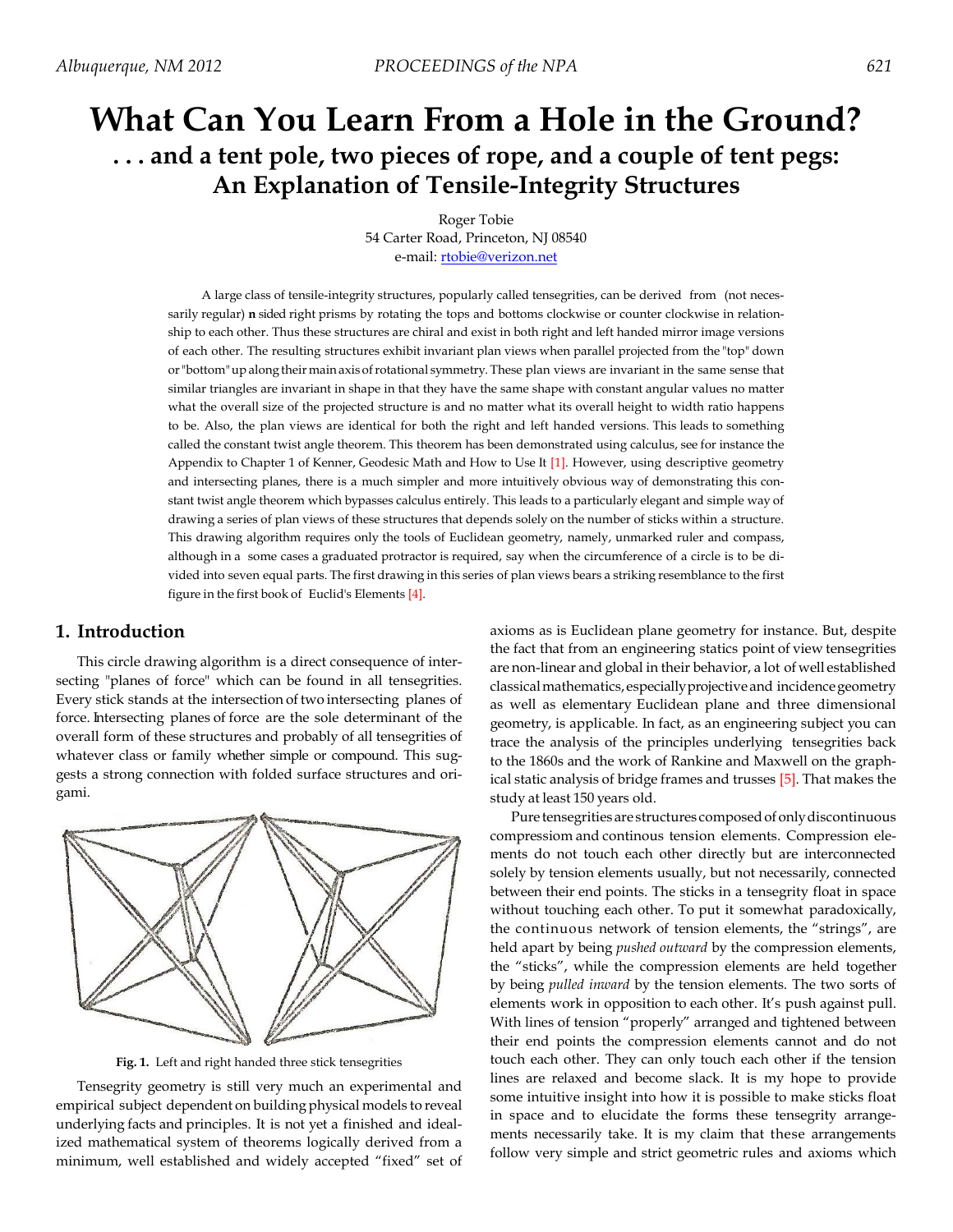combine both metric or distance AND incidence or projective geometry along with balanced and opposed pushing and pulling forces, interconnected vectors so to speak. I hope to show that all tensegrities can be analyzed in terms of intersecting "planes of force". They are not just arbitrary tangles of sticks and strings.

In the first sentence of a recent paper on the finite element analysis of tensegrities the author, a professional structural engineer, states, "It is possible to erect a mast or stick using three cables; more are not needed, *fewer is not possible*." (Emphasis mine.) Based on our everyday commonsense experience this is obviously true; *but* based on experiments that anyone can perform on a desktop or in a back yard, it is definitely false. The minimum number of cables required to hold one end of a mast in an upright position is two, not three, if a certain very reasonable but normally unexamined assumption is changed. How can this be?

Imagine a pole, say 8 feet high. Dig a hole in the ground 4 feet deep and wide enough so that the pole when vertical and standing in the center of the hole is not touching the sides of the hole. The pole should be able to pivot freely back and forth on the bottom of the hole and should stick up above the ground about 4 feet. Tie a rope to the top end of the pole with approximately 5 foot long segments of rope stretched on either side of the pole and peg them to the ground on opposite sides of the pole, say, 3 feet out from each side. Pull the ropes tight as you peg them to the ground. To make things easy we use 3:4:5 Pythagorean triangles opposite each other on opposite sides of the pole so we will automatically have right angles although right angles are not required. It will be found that when pulled tight the two segments of rope and the pole will be pulled into a plane vertical to the ground and the pole will stand upright in the hole. This will be true as long as the ropes are held tight and the pivot point of the pole lies **below** the hinge line or axis of rotation of the two "anchor points" where the rope segments are pegged to the ground. If the anchor points of the rope segments and the pivot point of the pole were all to lie on a common ground plane, as would ordinarily be the case, then they would lie on the same straight line and that straight line would form a hinge line. Then the entire planar structure could pivot around that hinge thus falling flat on the ground, kerplunck! That's why we normally use at least three lines as guy wires to support a pole.



**Fig. 2.** Side view of a stick standing in a hole in the ground

You can convince yourself of this fact by performing a much simpler experiment, no shovel required. Tie the middle of a string to the end of a stick, say 12 inches long. Put the free end of the stick on your desk top and pull the two string ends tight with your two hands, one holding each string end while keeping your hands above the desktop. ( Obviously you won't be able to put them through and below the desktop.) Pull the strings tight into an approximately isosceles triangle. As long as the stick's pivot point on the desk top doesn't slip, you will be able to hold the stick in place by pulling the two strings tight. In fact, you will be able to move the stick around quite a bit while firmly pressing its pivot point to the desk top. Try it and see. A pencil with a rubber eraser at one end makes a good stick with strings tied around the exposed lead end. The rubber eraser helps to keep the pivot point from slipping on the desk.



**Fig. 3.** Two hands, two strings and a stick.

Also, consider holding a bow and arrow with the bow string drawn back and an arrow held in place next to the bow by one hand. In this example the bent bow corresponds to the hole in the ground. The arrow is quite stable when held against the bow with only one hand and you do not have to hold the feathered and notched end of the arrow against the bent string with your other hand. The arrow does not jump or bend away but "sticks" to the bow string. A bow and arrow could be considered to be the earliest form of tensegrity with the arrow as the "supported" stick and the bow as the base on which the arrow is supported by the bow string. Whether you consider this entire structure a one or a two stick tensegrity is a matter of viewpoint. A bow by itself with its string stretched taunt but with no arrow in place could be considered to be a one stick tensegrity. A mathematician would probably consider it a "trivial" or "degenerate" case.

A well written and illustrated exposition of this principle employing two sticks and three guy wires can be found on page 6 of "Geodesic Math and How to Use It" by Hugh Kenner, 2nd paperback edition, 2003, University of California Press [2]. The book is available through Amazon.com. If you Google the title and author you will also find the book available on-line at http://books.google.com where you can view page 6 and a little beyond. Unfortunately, Kenner does not carry through with this principle in his analysis of tensegrity prisms which follows page 6, preferring instead to employ calculus to establish something he aptly names "The Constant Twist Angle Theorem." While calculus is doubtless much more persuasive to academically trained mathematicians and engineers, it misses making clear certain fundamental geometrical facts that an approach based on synthetic projective and incidence geometry reveals. Ideally, of course, the two approaches, of calculus and of descriptive inci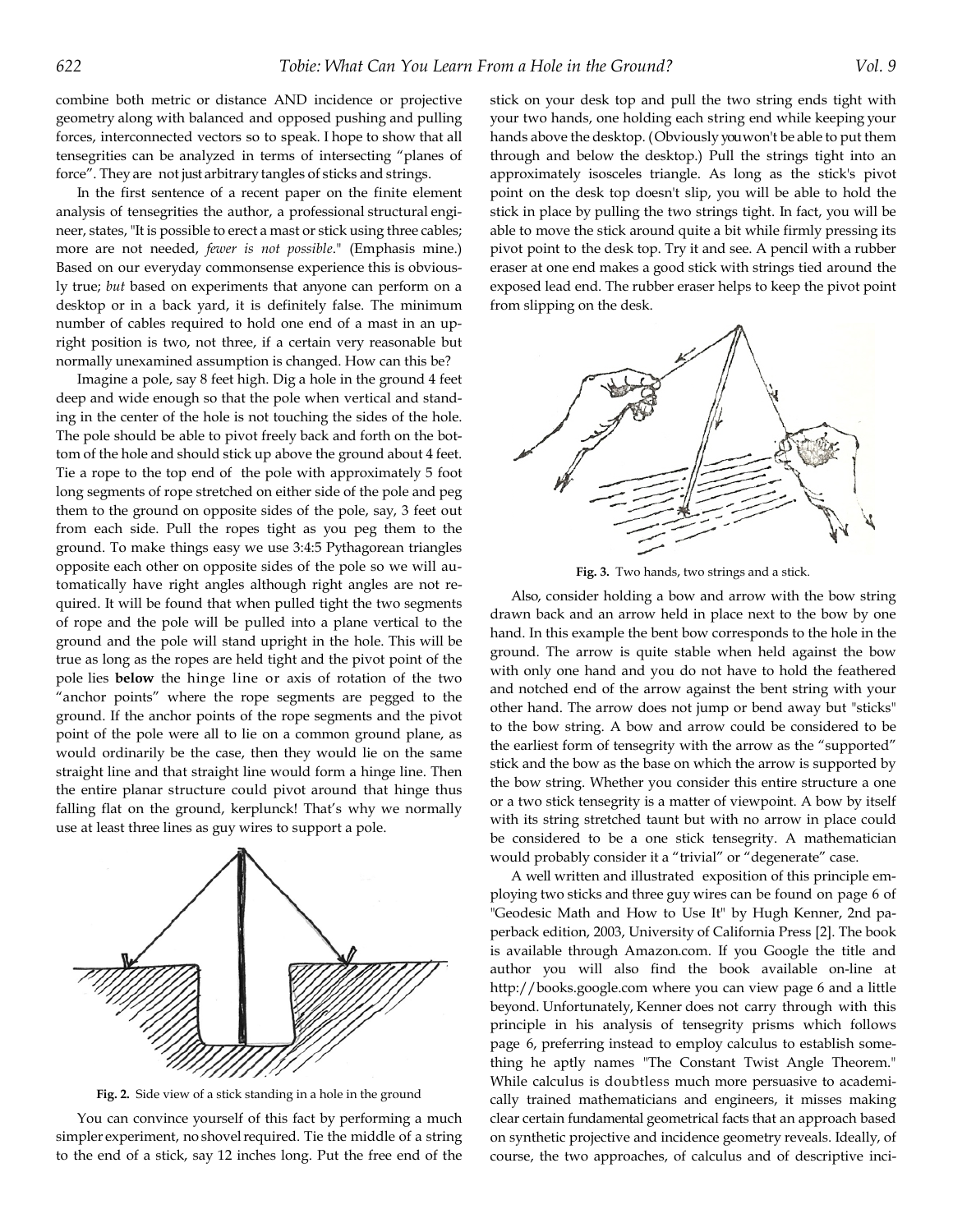dence geometry leading to plane geometry, should be combined. I should note that Kenner bases this analysis directly on my 1967 Pratt Master of Industrial Design thesis [6] which he credits in a footnote.

The plan views of tensegrity prisms can be reduced to the elementary Euclidean geometry of ruler and compass. In fact, the very first figure in the Dover edition of Heath's Elements of Euclid [ is the beginning of the plan view of a three stick tensegrity prism. And, as previously stated, it turns out that the plan views of all tensegrity prisms are invariant no matter how the overall ratio of height to width varies. That is, if the stick lengths are all the same, if the top and bottom string lengths are all the same, and if the side string lengths are all the same, then the plan view never varies and consists of a simple arrangement of circles of equal radius. The same sort of pattern of equal radius circles applies to all tensegrity prism with the only difference being the number of circles. The "constant twist angle theorem" can be derived from these plan views. It further turns out that the angles of all tensegrity prisms in plan view are rational fractional parts of a circle if you take the circumference of a circle to be equal to *one full turn* instead of (2 pi r) as is normally done using radian measure. Then it becomes apparent that the angular measurement of these circumscribing circles is naturally quantized being always some integral multiple of a basic "unit" angle. In order to establish these results it is necessary to show that most, if not all, tensegrities of whatever overall shape, certainly the ones based on right prisms, can be analyzed in terms of intersecting "planes of force". Then everything falls into place.

## **2. The Spoked Wheel Triangle Replacement**



**Fig. 4.** A triangle of top or bottom strings replaced with a spoked wheel of top or bottom strings.

If the sticks composing tensegrity prisms are to have their end points attached and held in place by only two tensional elements or strings, then the top and bottom strings must be connected and gathered together at their mid points like the hub of a spoked wheel. In a three stick tensegrity, for instance, it is no longer possible to exclusively connect all top and bottom cables from one stick end to the next around the perimeter of a triangle; rather the three mid points of the top and bottom cables must meet at a single common hub like the spokes of a bicycle wheel. (See Fig. 4.) Instead of having a top and bottom triangle with three edges, you have a top a bottom triangle composed of three spokes. The triangle vertices remain the same. The total number of top and bottom strings remains the same, but they are differently arranged. This pulling together of midpoints of top and bottom strings can be performed on tensegrity prisms composed of 4 or more sticks creating spoked wheels of 4 or more spokes. I claim that when this conversion is made, the overall form of the particular tensegrity prism is not changed. When this restringing is made a tensegrity prism can be seen to be composed of intersecting "planes of force" where every stick lies at the intersection of two planes and each group of "top" and "bottom" interconnected end points lie within common end planes.

Thus in a three stick tensegrity prism there are two top and bottom planes of force and 6 internal planes of force, two for each of the three sticks, yielding a total of 8 planes in all in a three stick tensegrity prism. I claim this "spoked wheel" re-stringing clearly reveals the "planes of force" within a tensegrity without changing its overall form thus making it is possible to use the geometry of intersecting planes to analyze and establish the dimensions and angular relationships of any n stick tensegrity prism, without having to know anything about the forces within the individual tension or compression elements. You just have to pull your strings or wires tight until the structure is in an equilibrium position.

However, it is not clear whether the types of towers and compound tensegrity structures designed and built by Kenneth Snelson, can all be re-strung with only two strings per stick end and maintain their overall forms. I tend to think that some of them cannot. Clearly, the multiple stages of structure like Snelson's Needle Tower where one three stick prism stands on the "top string" cables of the three stick prism below it requires three tensional elements per stick end as long as the sticks are not allowed to touch and pivot on each other end to end, but are required to float and be supported solely by cables. But, I conjecture that all individual or "atomic" tensegrities can be strung and analyzed in the way I have described. The word here that "begs the question" is "individual". What exactly is meant by an individual tensegrity? It is somewhat like a prime number which cannot be decomposed into any elements but 1 and itself whereas a composite number can be decomposed into prime factors. I propose that a minimum individual or "prime" tensegrity is a minimum tensionally integral structure which cannot have any of its tension or compression elements cut without overall collapse. For instance if you cut one stick or one string in a three stick tensegrity prism, then the whole thing collapses. Every tension and compression element is essential. I believe that the sort of re-stringing where circumferential convex polygons of string are replaced with equivalent spoke structures can be used to predict and analyze the forms of compound multi-strung structures. But, as I say, this is a conjecture. I have not actually performed this experiment. It has not been physically demonstrated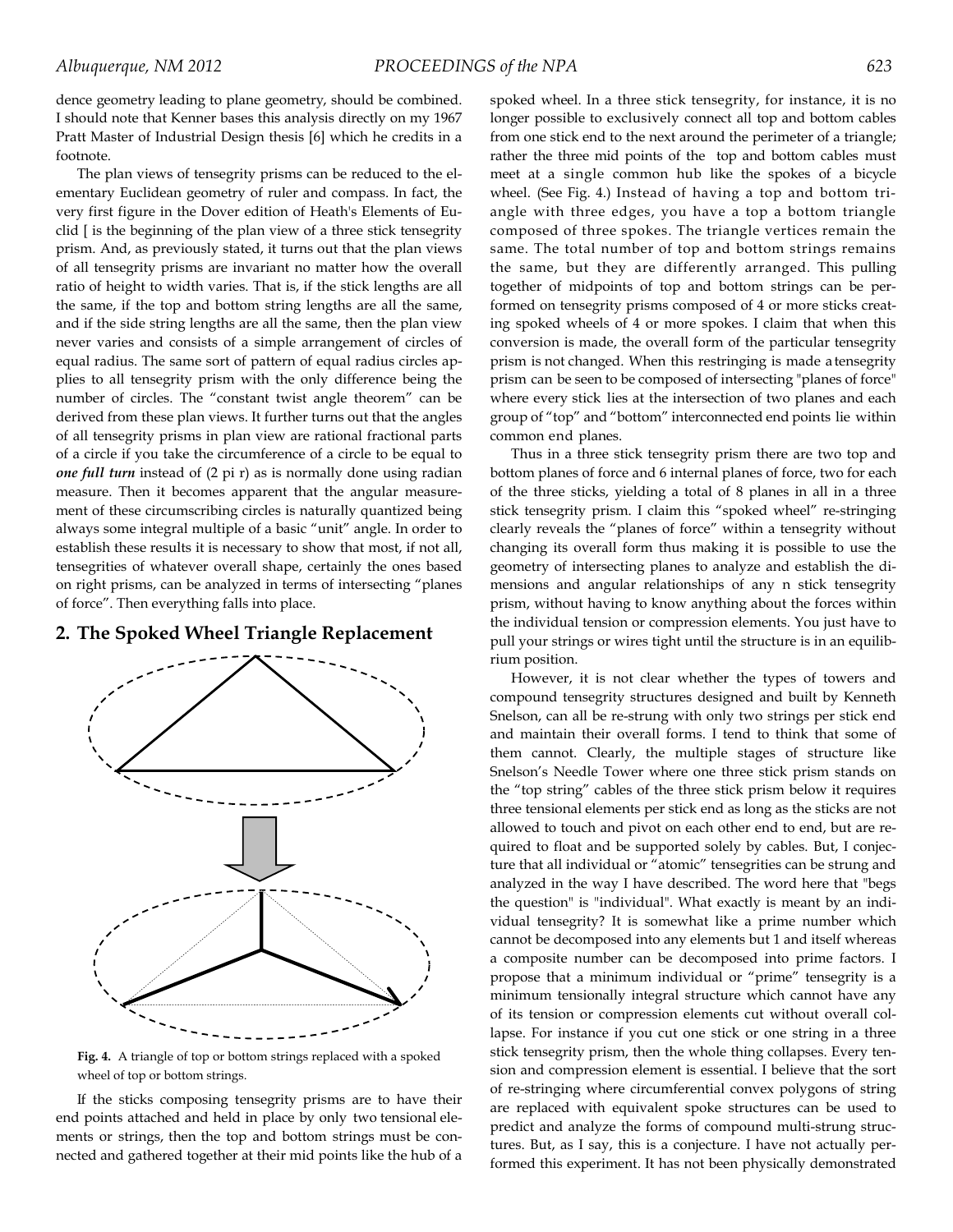nor mathematically proven. This kind of spoked stringing loses a great deal of mechanical advantage and is less stable physically than three or more strings per stick end. Clearly, three or more strings per stick end provide much more stability and much greater mechanical advantage. You have better triangulation with less acute angles, but for purposes of analysis, two strings per stick end reveals certain underlying geometric facts

#### **3. The Circle Drawing Algorithm**



**Step 1.** Start with a circle of radius *r*.



**Step 2.** Draw three more circles of radius *r* with centers spaced by thirds around the circumference of the original circle.



**Step 3a.** Extend the three sides of the central triangle until they meet the circumferences of the outside circles.

**Step 3b.** …and then label the line and circle interseciontion points as shown above as A & A' for line a, B & B' for line b, and C & C' for line c. Lines a, b, and c represent the three sticks of any three stick tensegrity as seen from above (or below) in plan view. Depending on the spiral overlap of the sticks, the overall structure can be either left or right handed.



**Step 4.** Draw triangles ABC and A′B′C′. These represent the top and/or bottom triangles of strings. Draw line segments AB′, BC′, and CA′. These represent the side strings.



**Step 5.** Erase the guide circles. What remains is the plan view of a three stick tensegrity, either right of left handed depending how you choose to spiral and overlap the three sticks.

The two plan views (Steps 6 and 7) are the same overall shape whether the tops and bottoms are supported by triangles of string of by central spoked wheels of string. The end points A & A′, B & B′, and C & C′ of the three sticks do not shift positions in relationship to each other. Thus the angular and linear measurements remain the same between the 2 drawings.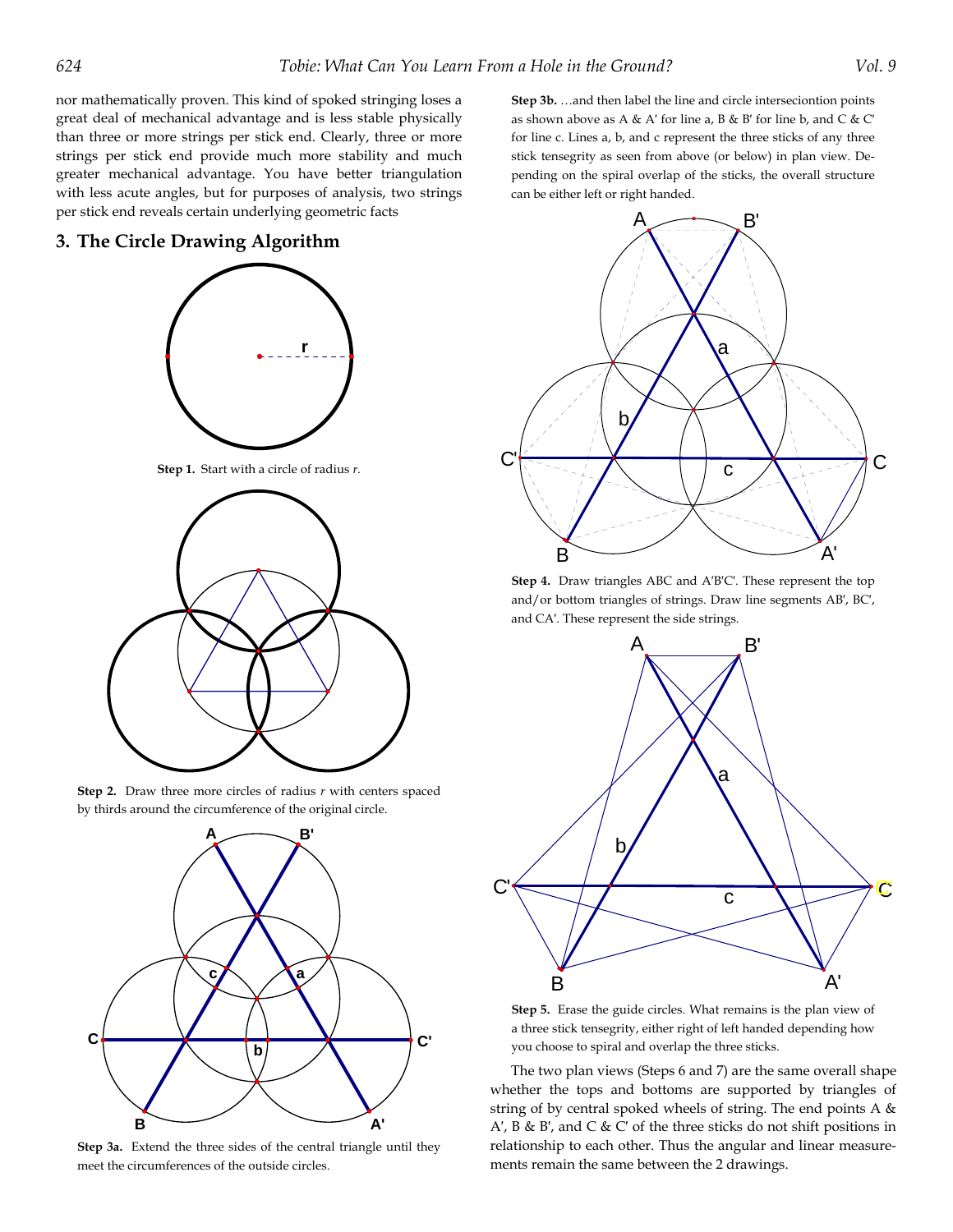

**Step 6a.** Replace the top and bottom triangles of strings with a pair of top and bottom three spoked wheels of strings whose centers lie at the center of the plan view of the overall structure. Notice the change from thin solid lines to thin dashed lines and vice versa between these two drawings representing this transition.

# **4. Three and Four Stick Plan Views Side by Side**



**Step 6b.** Here the dashed lines represent the replaced triangles.

This circle drawing algorithm can be generalized and applied to a tensegrity prism of any number of sticks, say 4, 5, or 6 (see below) or 92. The plan view drawing for 92 sticks is quite impressive. Corresponding physical structures for these numbers of sticks do exist and can be built.



**Fig. 5.** Three and Four Stick Plan Views Side by Side.

Stick angle ABD = 150° Stick angle ABD = 135°

Least angle = side string angle ABC =  $30^{\circ}$ <br>
Top or bottom string angle CBD =  $120^{\circ}$ <br>
Top or bottom string angle CBD =  $90^{\circ}$ Top or bottom string angle CBD =  $120^{\circ}$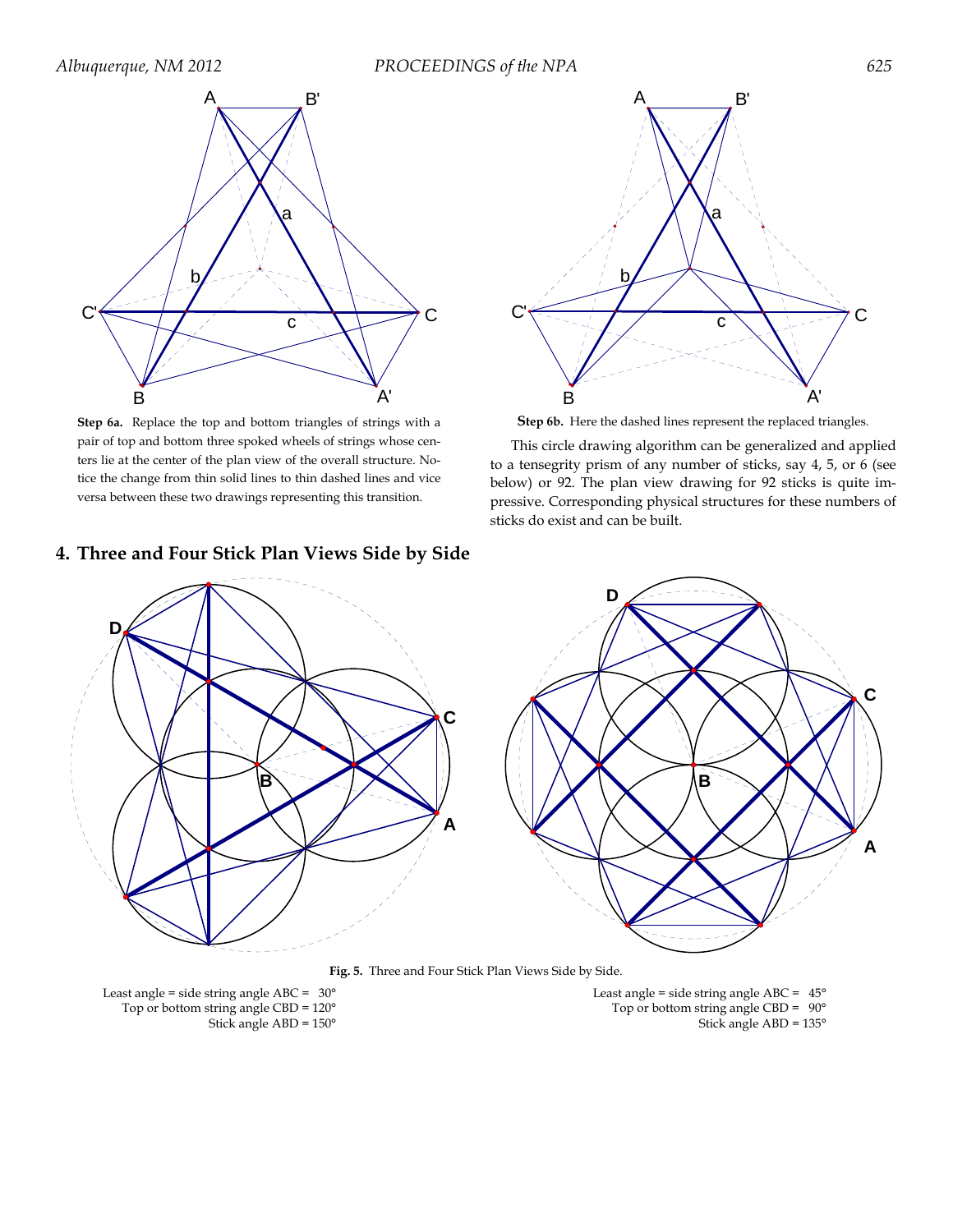## **5. Five and Six Stick Plan Views Side by Side**



 Least angle = side string angle ABC = 54° Least angle = side string angle ABC = 60° Top or bottom string angle CBD =  $72^{\circ}$  Top or bottom string angle CBD =  $60^{\circ}$ Stick angle ABD = 126° Stick angle ABD = 120°

From these simple formulas it follows that within any tensegrity prism the stick angle plus the side string angle always adds up to one half of a circle or 180°. For example, writing (2πr) for one complete revolution of a circle of 360° and using \* for the multiplication sign, then the following formulas may be summarized for 3, 4, 5 and 6 stick structures as displayed above. This pattern can be extended for any number of sticks and naturally falls into a pattern with a period of 4.Thus first row (3, 4, 5, 6) sticks; second row (7, 8, 9, 10) sticks; third row (11, 12, 13, 14) sticks; fourth row (15, 16, 17, 18) sticks and so on. Arranged in a four columns this period four pattern bears some resemblance to the periodic table of the elements which has a count of 8 across in its middle group of elements, and curiously the members of each column have a common geometric form. They belong to the same "family". For instance in the 6, 10, 14, and 18 stick forms that end the first four rows, the upper end of one stick is directly perpendicularly above the lower end of another stick. You could say these forms have closed in on themselves.

If  $n = 3$ , then

side string angle 
$$
=
$$
  $\frac{3-2}{4\cdot 3} = \frac{1}{12}$  of circle  $= 30^{\circ}$  (1)

and stick angle 
$$
=\frac{3+2}{4\cdot 3} = \frac{5}{12}
$$
 of circle  $= 150^{\circ}$  (2)

hence 
$$
\frac{1}{12}(2\pi r) + \frac{5}{12}(2\pi r) = \frac{1}{2}(2\pi r) = 180^{\circ}
$$
 (3)

If  $n = 4$ , then

side string angle 
$$
=\frac{4-2}{4\cdot 4} = \frac{2}{16}
$$
 of circle  $= 45^{\circ}$  (4)

and stick angle 
$$
=\frac{4+2}{4\cdot 4} = \frac{6}{16}
$$
 of circle = 135<sup>o</sup> (5)

hence 
$$
\frac{2}{16}(2\pi r) + \frac{6}{16}(2\pi r) = \frac{1}{2}(2\pi r) = 180^{\circ}
$$
 (6)

side string angle 
$$
=\frac{5-2}{4\cdot 5} = \frac{3}{20}
$$
 of circle  $= 54^{\circ}$  (7)

and stick angle 
$$
=\frac{5+2}{4\cdot 5} = \frac{7}{20}
$$
 of circle  $= 126^{\circ}$  (8)

hence  $\frac{3}{20}(2\pi r) + \frac{7}{20}(2\pi r) = \frac{1}{2}(2\pi r) = 180^{\circ}$  (9)

If  $n = 6$ , then

side string angle = 
$$
\frac{6-2}{4 \cdot 6} = \frac{4}{24}
$$
 of circle = 60° (10)

and stick angle 
$$
=\frac{6+2}{4\cdot 6} = \frac{8}{24}
$$
 of circle = 120° (11)

hence 
$$
\frac{4}{24}(2\pi r) + \frac{8}{24}(2\pi r) = \frac{1}{2}(2\pi r) = 180^{\circ}
$$
 (12)

From inspecting these formulas some interesting numerical patterns or progressions are apparent. For instance, considering the series of side string angles starting with the first side string angle for  $n = 3$  sticks, we have  $1/12$ ,  $2/16$ ,  $3/20$ ,  $4/24$  where each numerator increases by 1 and each denominator increases by 4. Similarly for the stick angles we have 5/12, 6/16, 7/20, 8/24. Again the +1 and +4 progression. If we add the corresponding terms in each of these sequences we have 6/12, 8/16, 10/10,  $12/24$  which, of course, all reduce to  $1/2$ , that is,  $1/2$  of a complete circle or 180°

It is worth noting that all the angular values in these structures are rational. They are whole number fractions controlled by the single integer value n. One could argue that this system of

If  $n = 5$ , then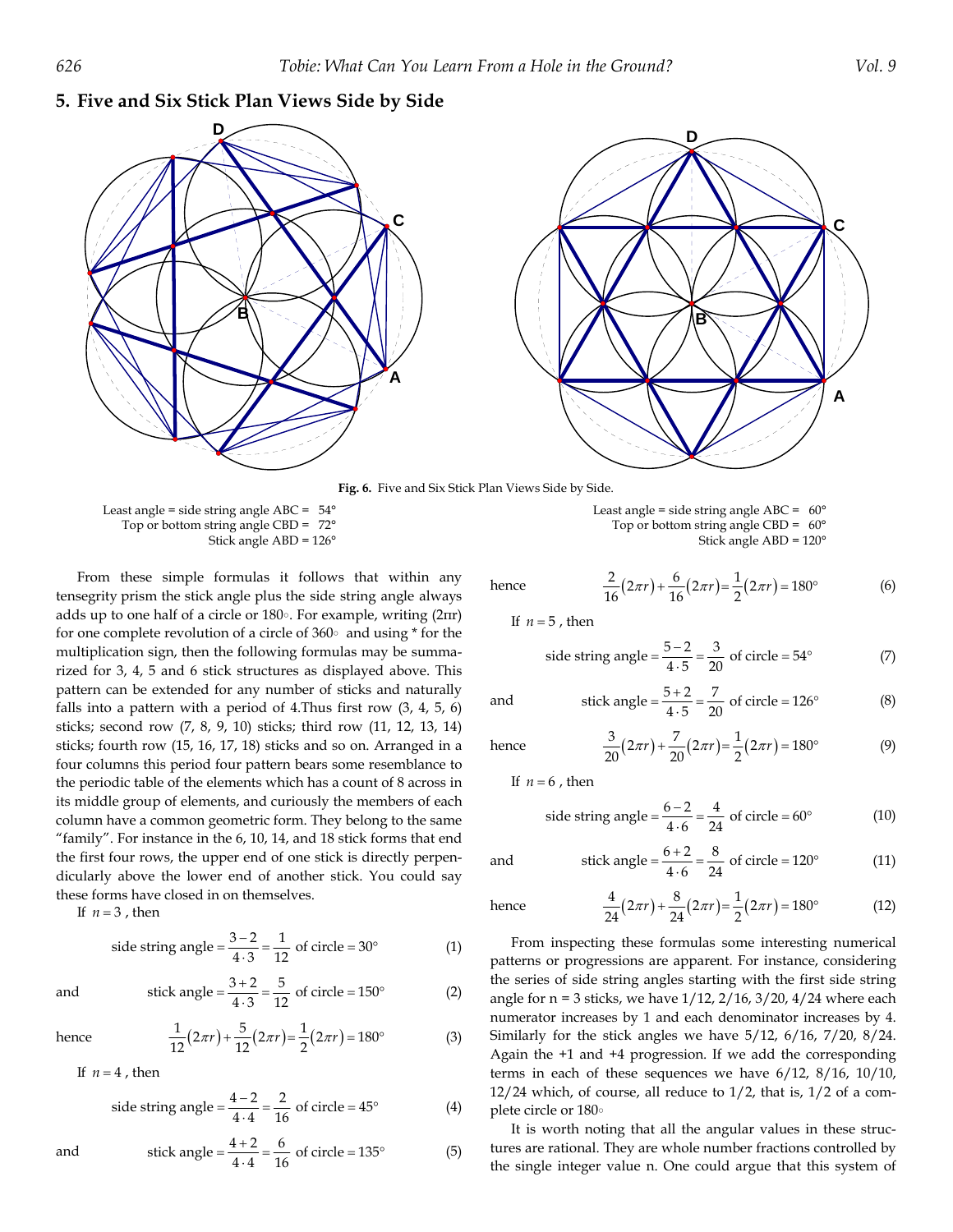structures exhibits "natural quantization" akin to the standing waves of electrons sometimes supposed to surround atoms. The only requirement to guarantee this natural quantization is that in any particular structure all the sticks are the same length, all the top and bottom strings are the same length, and all the side strings are the same length, whatever these three different lengths may be.

## **6. Axioms of Incidence**

Axioms of incidence are constantly used implicitly in reasoning about tensegrities, but we do not make a great deal of explicit reference to them in this rather informal presentation. Some of these axioms are as follows.

Two points determine a line. That is, through any two points a line may be drawn or, better yet, stretched tight.

Two lines determine a point. That is, the intersection of two non-parallel lines that lie in the same plane is a point.

Two intersecting lines placed anywhere in a 3-space determine a plane.

Similarly, two parallel lines placed anywhere in a 3-space determine a plane. In projective geometry two parallel lines are considered to meet at a point at infinity and this is considered to be a special case of two intersecting lines.

Three points determine a plane. That is, three non-collinear points placed anywhere in a 3-space determine a plane.

Three planes determine a point. That is, three non-parallel planes placed anywhere in a 3-space intersect in one and only one point.

The above axioms are arranged more or less as dual pairs where the words point and line or point and plane may be interchanged, but we will not get into a detailed discussion of dualism in projective geometry here. Suffice it to say that in the subject of tensegrities some other kinds of dualisms do occur between sticks and strings, push and pull, and inequalities of lengths which are greater or less than each other, etc.

We should add, for the sake of completeness, that a line and a plane that are not parallel and not coincident with each other intersect in one, and only, one point.

#### **7. Axioms of Anchoring:**

One area where "tensile geometry", to coin a phrase, differs from standard geometry is the requirement for something I call axioms of anchoring which have to do with the basic notions of push and pull. Tensegrities may be considered to be the study of applied push and pull. The axioms we give below all have to do with pull, but there are some equally interesting, if less often used, axioms of push. The very first axiom which is a "push" axiom and may really be **Axiom Zero**, is, "You can't push a string. You can only pull it!"

It takes two opposing collinear line segments in tension to anchor or hold a point in a one dimensional space. The two line segments are joined together at the anchored point and lie in one line.



It takes three opposing non-collinear line segments in tension to anchor or hold a point in a two dimensional space, that is to say, a plane. The three line segments are joined together at the anchored point and lie in a common plane. This configuration lies within a triangle within the plane, with the vertices of the triangle as the "outside" end points of the line segments.



**Fig. 8.** Three lines pulling on a point, the "spoked wheel".

It takes four opposing non-collinear line segments in tension to anchor or hold a point in a three dimensional space. The four line segments are joined together at the anchored point and lie in one 3-space. The bounding volume is a tetrahedron with its vertices at the four "outside" end points of the strings or lines.



**Fig. 9.** Four lines pulling on a common end point.

And by analogy one may suppose that it takes five opposing non-collinear line segments in tension to anchor or hold a point in a four dimensional space. The five line segments are joined together at the anchored point and lie in one 4-space volume. I'm not sure what the shape of this containing volume would be. It is clearly not a hypercube. That has too many vertices.

Thus the number of opposing, joined-together, non-collinear line segments required to anchor or hold a point in n-dimensions is  $(n + 1)$ . By opposing it is meant that the line segments are pulling away from and against each other and that their "outer" or "free" end points form a convex set surrounding the joining point that they are anchoring. Presumably the outside or free points must in turn be tied or anchored to some external and surrounding framework in order for such an arrangement to work.

The above axioms lead naturally to what is perhaps the single most important tensegrity axiom of all, namely, the closed loop axiom.